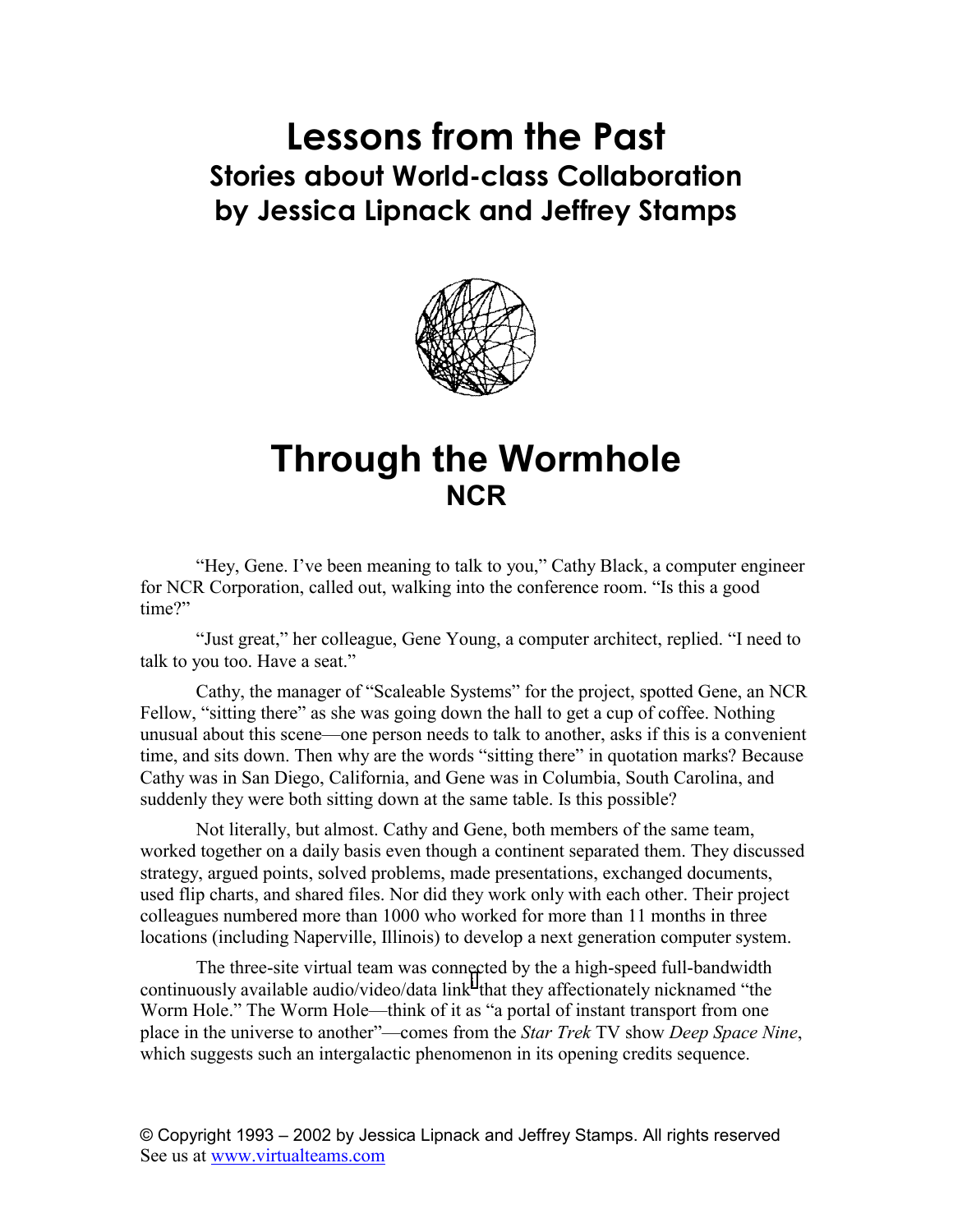## **Making Its Mark With WorldMark**

Cathy and Gene and their colleagues were all members of Dayton, Ohio, based NCR's new product development team for its WorldMark™ line of enterprise computer servers. These servers are today what mainframe computers used to be—places that house massive amounts of data and shared software made available to myriad individual users (known in the computer trade as clients).

The WorldMark development process accomplished something that few technology projects do: It met the market four months ahead of schedule. (So frequent are delays in technology development that there is no commonly used word to describe a project which does the opposite of "slip.") WorldMark is a great example of a globally distributed, cross-organizational virtual team. Guided by a clear purpose, the team used the most advanced communication links that we have encountered in the course of our research.

WorldMark's product family spanned, rather than simply filled, major market segments. The product can scale from relatively small computer configurations that link a few processors (the chips that are the computer's brains) to huge ones—very large scale massively parallel processors. Such behemoths can only be meaningful described to lay people by the weight of the disks they use: In 1996, its 11 terabyte (a million megabytes) version weighs 20 tons. Such "terabrutes," as the NCR people jokingly call them, are used in organizations that manage massive amounts of data, such as banks, large retailers, telecommunications companies and other organizations with global data infrastructures.

For NCR, the development of the WorldMark line turned into an epic project for the rebirth of the company. Founded in 1884 as the National Cash Register Company, the maker of the first mechanical point-of-sale devices initially got into the computer business in 1952. AT&T acquired the company in 1991, renaming it AT&T Global Information Solutions (GIS) in 1994. When AT&T announced its decision to break up into three separate companies in 1995, it named GIS as one of the units to be spun off. It would become an independent publicly traded unit—as the "once and future" NCR. While renewed independence was appealing to NCR and its newly named Chairman and CEO Lars Nyberg, its corporate challenge was considerable. With 1995 losses of \$722 million, NCR was looking to WorldMark along with several other initiatives to help return the company to growth and profitability.

It did. By the second quarter of 1996, NCR reported operating income of \$11 million and the company appeared to be on the upswing. WorldMark's expedited entry into the highly competitive computer server market was a significant contributor to increased revenues. It represented both a process and a product success.

### **Instant Communication through the Worm Hole**

"We used various communications mechanisms to keep this very, very far flung team together," says Dennis Roberson, Chief Technology Officer and an NCR senior vice president. "The activities between San Diego, Columbia, and Naperville in particular were kept together through the Worm Hole."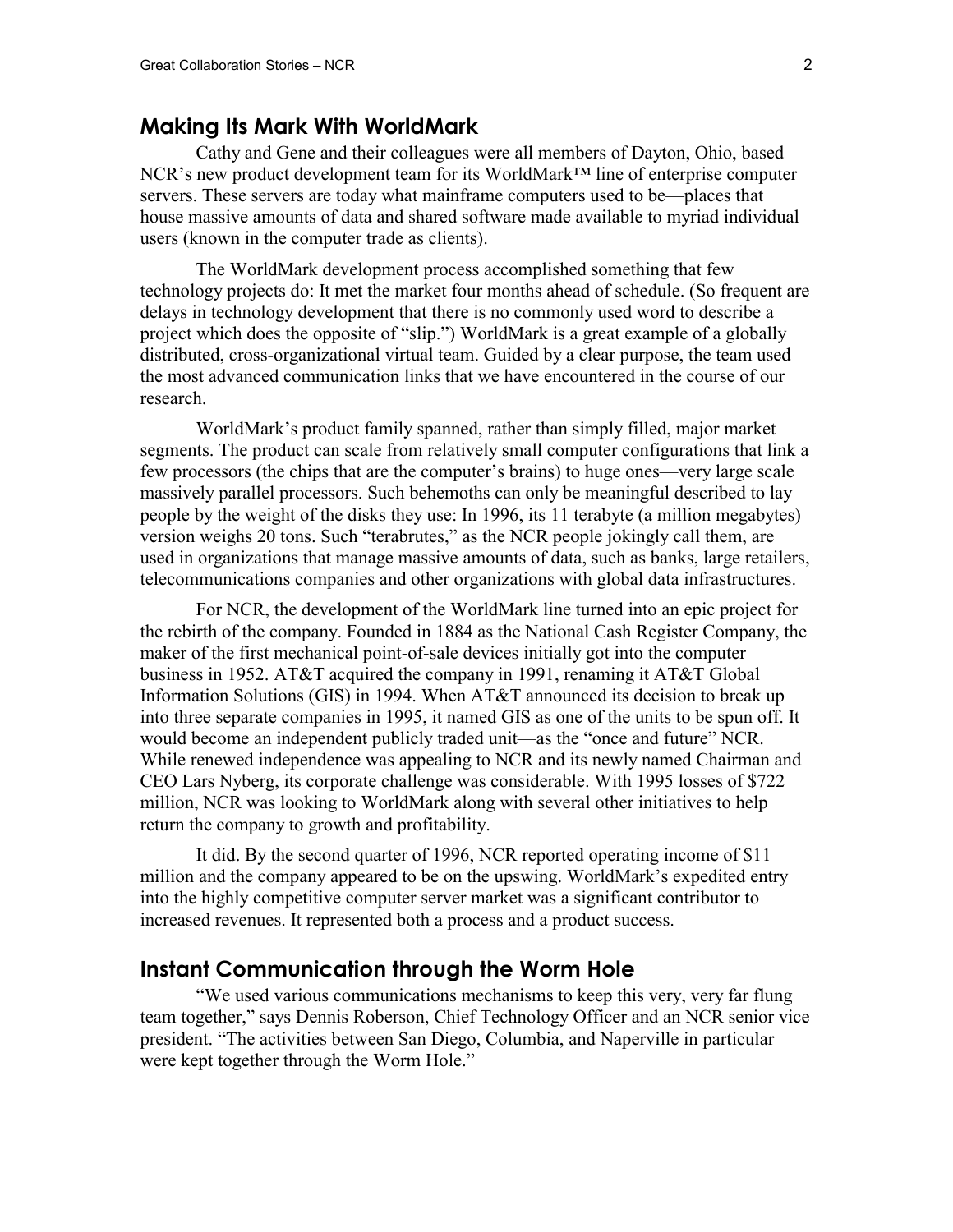Roberson is a veteran of 25 years of doing projects involving people situated in geographically separate locations. "Misunderstandings are always a part of it," he says. "They are something you have to work very hard to fix from a management stand-point. In projects like these, there is always a characteristic lack of trust, particularly when you have groups in different time zones. The boundary lines between groups are not always clear. You've got existing groups and existing emotions and the challenge is to make everyone feel like part of the same organization."

One solution was the Worm Hole, which is, in Roberson's words, "video conferencing taken to its logical next step. It is a continuously open lease line so that you can have a meeting any time you want to. With the high performance of the link, it's just like being there." Because of the quality of the telecommunications connection, there was "no strobe light effect and the sometimes not so humorous delays," Roberson says. He refers to the annoying aspects that people associate with what he dubs "traditional" video conferencing. "All of that was overcome by the technology and great bandwidth," he explains.

"We did some nice things with the link between Columbia and San Diego. The grain of the wood on the table is the same in both sites so it looked the same," he recalls. By angling the cameras properly—there were two or three in each location along with 32 inch television screens—the desk in one location blends right into the desk in the other location. "It was just a bright engineer who thought of that level of detail," Roberson remembers. "That sort of thing really helps create the feeling of 'being there.' It's the only room of its type that I've experienced where you really do forget that you're not in the same place."

This proved so true to the group that it created its own standing joke. With its three-hour coast-to-coast time difference, one group always seemed to be having lunch while the other was not. "Someone was always saying, 'Can I pass you a sandwich?' People thought they should because they felt like they were in the same room. People couldn't help but make the offer and then laugh about it."

Each of the screens in the Worm Hole served a different purpose. One showed the people at other end. A second was the equivalent of an overhead projector that electronically projects foils onto the screen. The third was a standard PC monitor that facilitated information sharing and distribution.

As important as the Worm Hole was for organized meetings—the system could accommodate up to three sites simultaneously with as many people at each site as could comfortably fit into the 18-by-24 foot conference rooms—"the next step is even more amazing and more desirable," Roberson says. "When the rooms are not being used for meetings, the doors are left open and people do in fact 'meet in the hall.' Someone yells out through the tube and you have meetings that take place on the fly. It's an extremely valuable way to do distributed product development. It keeps people in sync and creates the feeling of one team rather than several teams.

"It [the Worm Hole] lets you feel much more tightly connected. However, it doesn't completely reduce the requirement for travel. You still have some need for being together and sharing meals and for very large meetings where you can't fit everyone into the lens of the camera. But it certainly reduces the frequency of trips."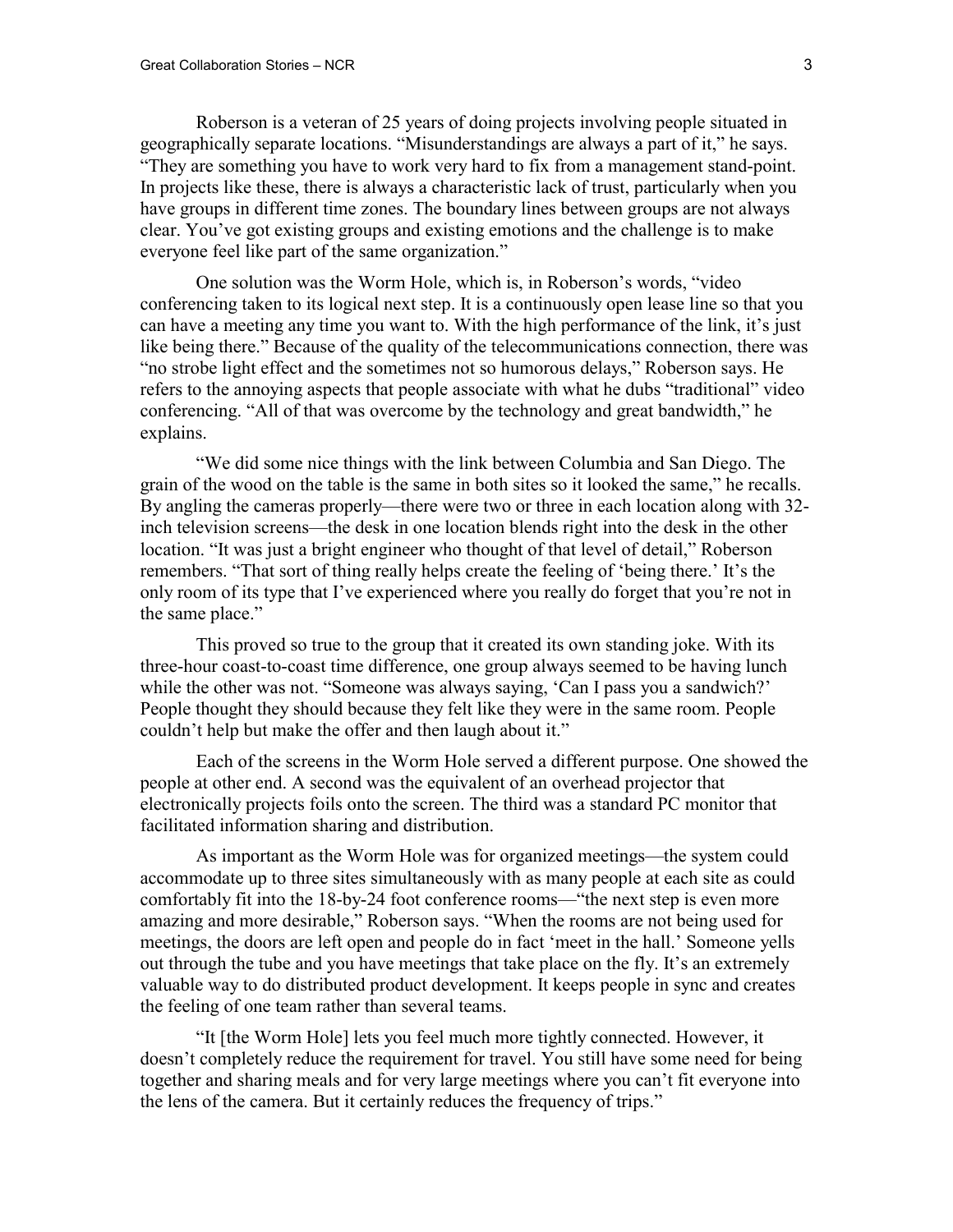## **Network of Partner Teams**

The three-site hardware and systems software engineering group was only one team within a network of WorldMark development program partners. It comprised internal groups, external partners, and customers. First, there were the groups that were internal to NCR:

- The core development groups in California, South Carolina, and Illinois, which were supported by groups in two locations in India and one in China;
- The database development group in El Segundo, California;
- A communications software group in Lincroft, New Jersey;
- Marketing and administrative groups which were located at NCR's headquarters, Dayton, Ohio; and
- The manufacturing sites in South Carolina and Dublin, Ireland.

Then there were the outside partners:

- Intel in California and Oregon, which provided the basic processors;
- EMC in Massachusetts, which provided disk arrays that supply the system with memory capacity,
- Symbios Logic (which was a part of NCR when the project began but was sold to Hyundai while the product was being designed) in Wichita, Kansas, which also provided disk arrays;
- Informix in California and Oregon, which provided database systems for the new line of machines;
- Microsoft in Washington State, which provided operating system software support; and,
- Many others including customers as well as additional suppliers.

Each of these partners had an internal team focused on WorldMark, with its own communications needs, as the system development group did. Sets of different partners then needed different mixes of connections depending on the work they were doing together (i.e., the need to exchange large files). The program as a whole needed to communicate across the many physical and organizational boundaries represented by the network of teams—the WorldMark teamnet.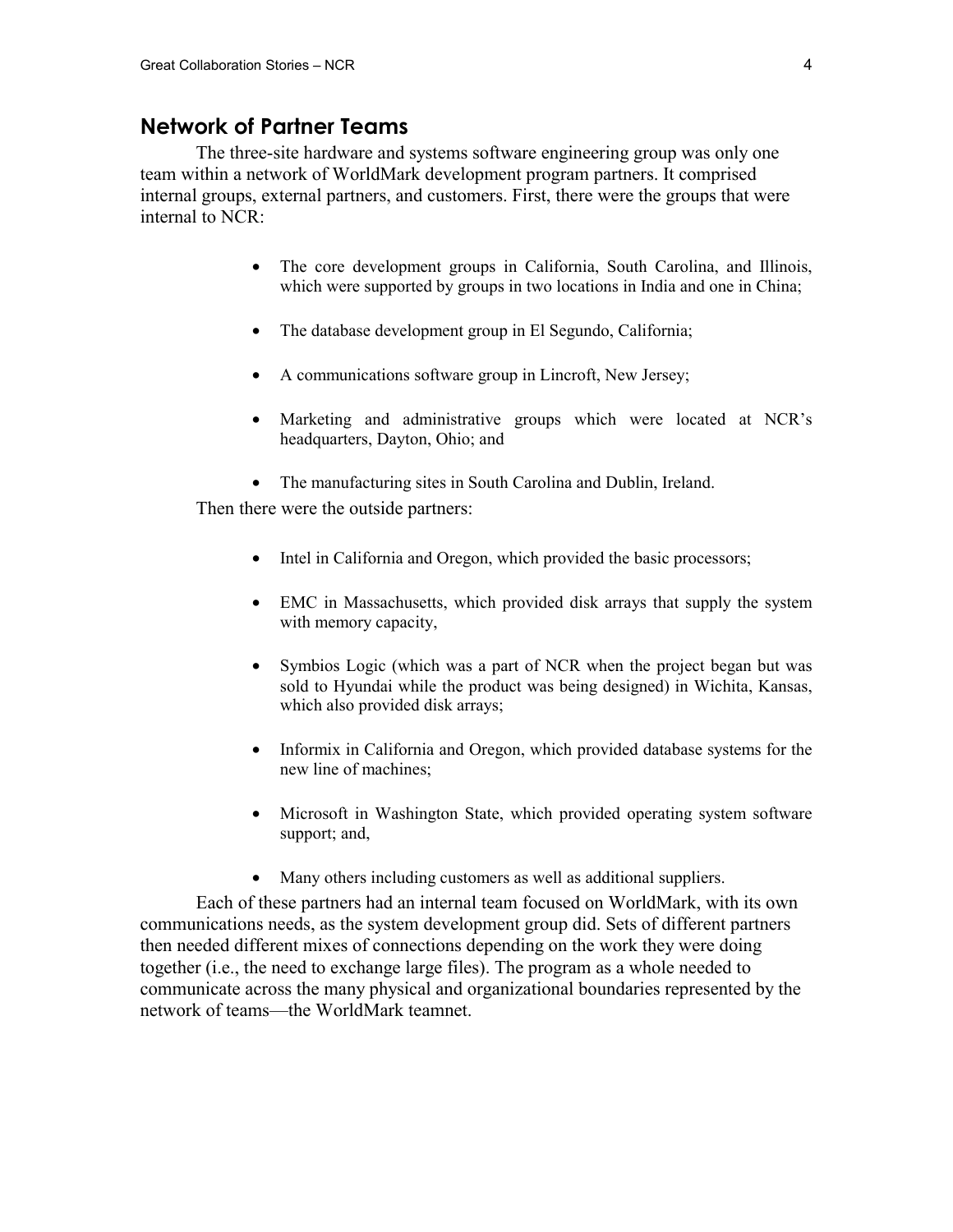## **Many Modes of Communication**

Although few organizations today have such communications power available to them, the glimpse of the future that NCR offers carries important lessons for all virtual teams:

> *Use multiple media to offer many pathways for interactions and the development of relationships.*

"You need to carefully blend in and utilize each tool for its intended purpose," Roberson says.

#### **Voice**

Because the telephone is so basic to work-at-a-distance, we scarcely reflect on how remarkable this voice-extension capacity is—and how it is continuing to evolve.

The WorldMark project made modifications to its voicemail system to ease the complexity that springs up among multiple players. "Voicemail had been around for a long time and it was a very good capability. But we decided that wasn't really good enough because we were doing team development and our teams were spread around the world," Roberson says. So they enhanced the addressing ability of their voicemail system to create one "virtual site." Usually, people have to dial different codes on the system for different buildings, cities, or countries and leave separate messages for each person. Instead, the enhanced system allowed people to send a single message to any subgroup of the team or, if appropriate, the entire team.

#### **Video**

Beyond voice connections that are basic to all virtual teams, video channels also can be interactive. For the WorldMark virtual team, the Worm Hole was not the only type of video link used to bind the disparate project group.

The team used "traditional" video conferences to link project partners, including the Indian and Chinese sites where high-quality telecommunications links are scarce. "This was one of the handy features of having AT&T as a part of us," Roberson observes. With AT&T's global communications infrastructure, the team minimized problems that most companies face in countries where telecommunication is still under development.

The WorldMark program also used desktop video conferencing—where a camera is mounted on the top of a person's computer monitor. Desktop video conferencing allows a small number of people to hear and see one another through small windows on their personal screens, as though they were gathering informally in a colleague's office.

#### **Computer**

In addition to numerous audio and video links, "the group also used more standard secured computer-based communication connections heavily," Roberson says. They used basic e-mail, available to everyone, with the capability of "embedding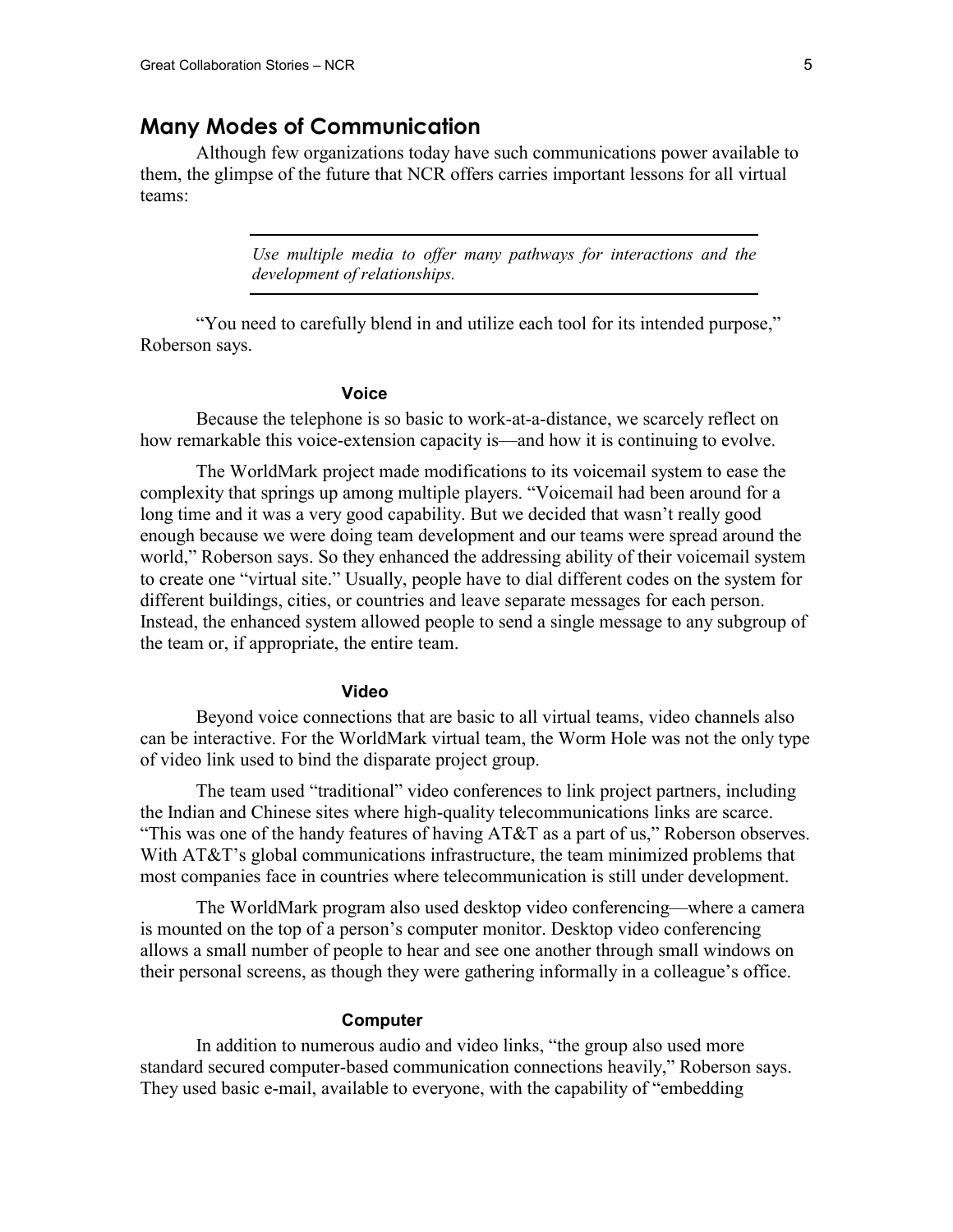information"—the electronic equivalent of attaching multiple packages of any size to a letter. It was not atypical for an e-mail to contain ten embedded files each containing 25 pages of documentation—marketing plans, service plans, detailed schedules, product specifications, spreadsheets, charts, even near-photographic-quality images. "The extent to which we embedded files probably took the state-of-the-art up a level," he says. The team also used intranet-based discussion groups to keep members updated on the project.

With all of this data and communication speeding around the world, the team naturally built its own knowledge center. It was linked to NCR's corporate information repository (data warehouse) that houses most of the relevant information for the company. The repository is available through conventional file access as well as through the company's internal Web-based intranets.

#### **Face-to-Face**

Like most virtual teams, WorldMark members also met face-to-face. Coming full circle, Roberson remarks, "We still met, of course. There were lots of meetings. You still need all-hands meetings. With all this wonderful technology and shared information, they still don't replace the need to get together with the whole team in a particular site and communicate with them on what's going on, on what the direction is, and on the importance of their contributions."

However, unlike many major virtual team projects, this one had no memorable kick-off event nor did the *entire* group ever come together face-to-face. "We didn't have to because we had greatly enhanced other forms of communication," Roberson says.

## **Communications Is A Process**

As exciting and effective as the technology used on this project was, the WorldMark project had something else. It never would never have hit the mark without a comprehensive planning and project management system that kept information flowing to the right people at the right time. Using what it calls its "Global Realization Process," the team was able to track and measure its progress on monthly, weekly, and even daily basis. The process convened cross-functional team leaders for monthly meetings to evaluate where the project stood relative to the plan. They in turn reported their progress to a senior executive team that closely monitored development.

Even though this very large effort successfully combined all the elements of a virtual team—the people, the purpose, and the links—Roberson says that there was "still more to learn and more to do. The engineering side was done in a pretty spectacular fashion but we didn't have as complete a connection to all of the stakeholders as was needed. The people in sales groups particularly outside the U.S. could have been involved earlier and we had to mount a double-time effort with sales training. When you pull the schedule forward, you don't always pull everyone with you. It was a pretty massive development activity sited around the world and yet we accomplished it in record time."

Overall, links made the difference for the WorldMark virtual team—links of media, interactions, and relationships.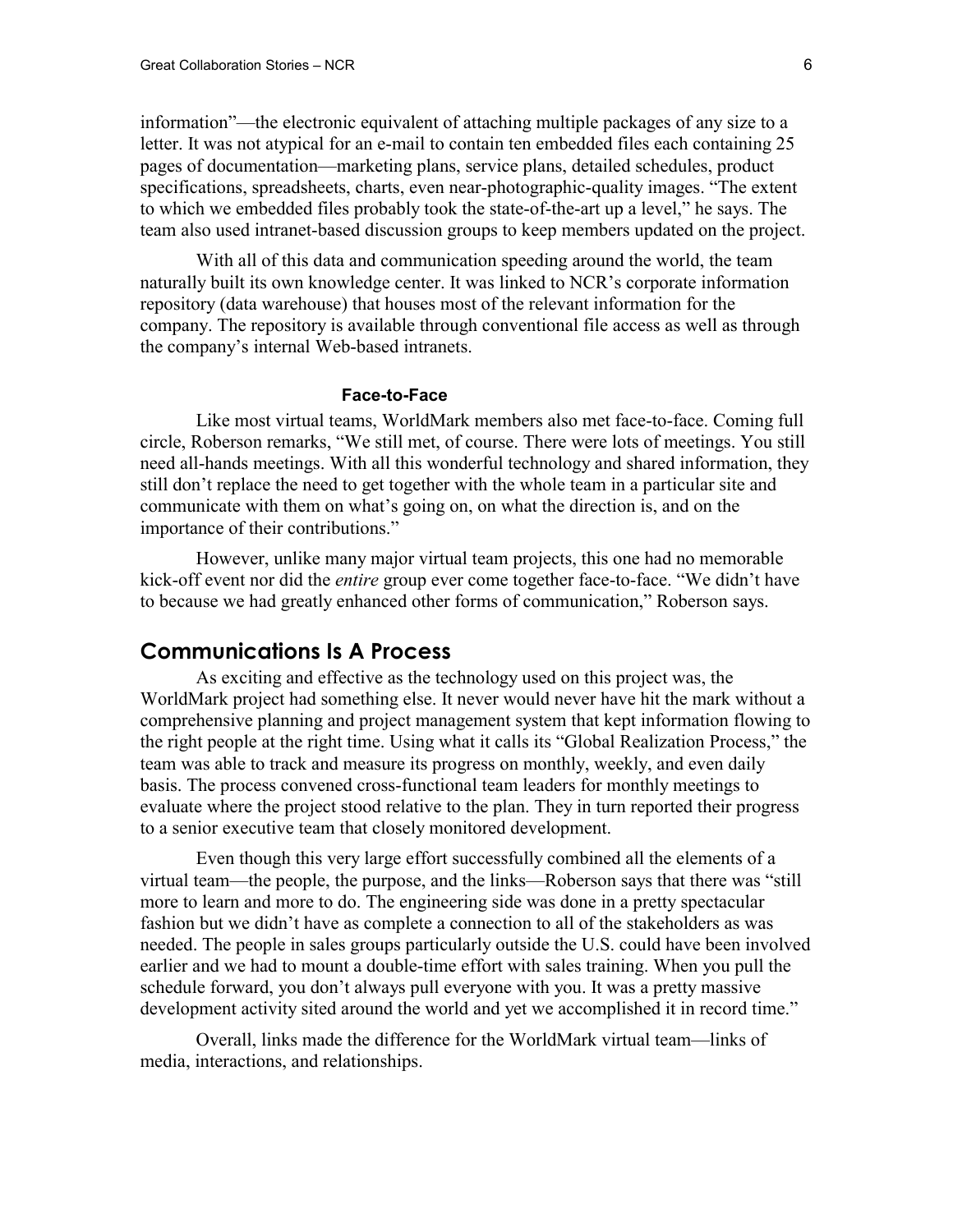- WorldMark paid attention to its need for *physical connections* with face-toface, audio, video, and computer media.
- The program managers set action items, articulated processes, and blazed new pathways for *boundary-crossing interactions* using its Global Realization Process.
- And, they laid the basis for strong *trusting relationships* that developed over time as people worked together.